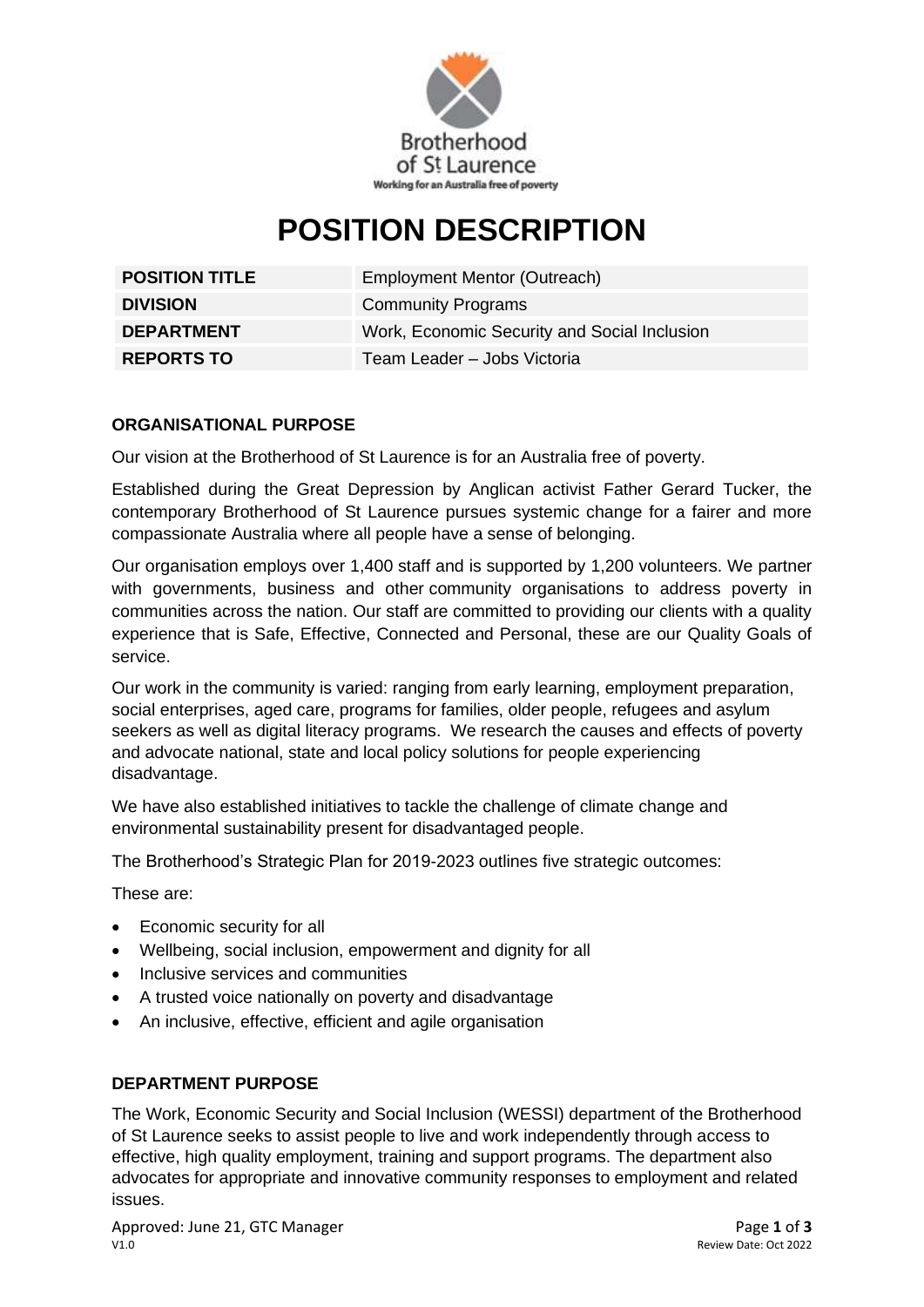Funded by Victorian Government, Jobs Victoria Employment Services (JVES) provides personalised employment support to long-term unemployed jobseekers and jobseekers at risk of being long-term unemployed. BSL JVES teams seek to:

- increase employment and economic inclusion of Victorians who are long-term unemployed or at risk of long-term unemployment
- build the work-readiness and resilience of jobseekers to gain and sustain work that meets their needs and aspirations
- support Victorian employers to meet their skills and labour needs by connecting them to suitable Jobs Victoria jobseekers
- deliver broad benefits to jobseekers, their families and communities through their increased social and economic engagement
- complement and address gaps in existing services, including Commonwealth employment services.

#### **POSITION PURPOSE**

The Employment Mentor (Outreach) works with eligible long-term jobseekers, including asylum seeker, to support them into sustainable employment through pre- and post-placement support at out outreach sites.

### **KEY RESPONSIBILITIES**

- Maintain and support a caseload of active jobseekers as required by the program's KPIs and contribute to successful candidate employment outcomes through a strong focus on achieving employment placement and retention targets
- Liaise with various jobseeker candidates to assess their suitability for the Jobs Victoria program. This includes monitoring candidate's work rights, conducting candidate intake; co-creating a goal plan; and pre-employment coaching and support to enhance job readiness and employability skills
- In collaboration with relevant managers, maintain and develop a network of relationships with employers, agencies and community groups to engage a range of long-term unemployed and for future partnerships and potential projects
- Facilitate referrals with other agencies to access an appropriate volume of candidates for work preparation activities via the programs
- As necessary, conduct presentations, create and provide information, and attend meetings to gain buy in from relevant agencies
- Engage with BSL's Employer Engagement team to assist them in sourcing jobs and make them accessible to candidates
- Work closely with the Employer Engagement team to recruit and select candidates that meet their requirements. This includes shortlisting applicants, conducting screening processes such as police checks and medical checks as requested, and onboarding
- Where appropriate, work with relevant Brotherhood staff in relation to recruitment processes, marketing material and flyers etc
- Provide accurate and timely information on employment vacancies, local labour market demand, wage information and government incentives, employer preferences for particular skills and attributes and any pre-vocational or on the job training required to the jobseekers.
- Within the scope of the role, provide support, including the coordination of appropriate training, and referral to other social support services where required
- Liaise regularly and professionally with workplace supervisors and jobseekers as per required standards to facilitate successful post placement outcomes as required by KPIs for JVES Program
- Contribute to reports identifying the volume and nature of employment placements, asylum seeker and other jobseeker uptake and referring agency relationships